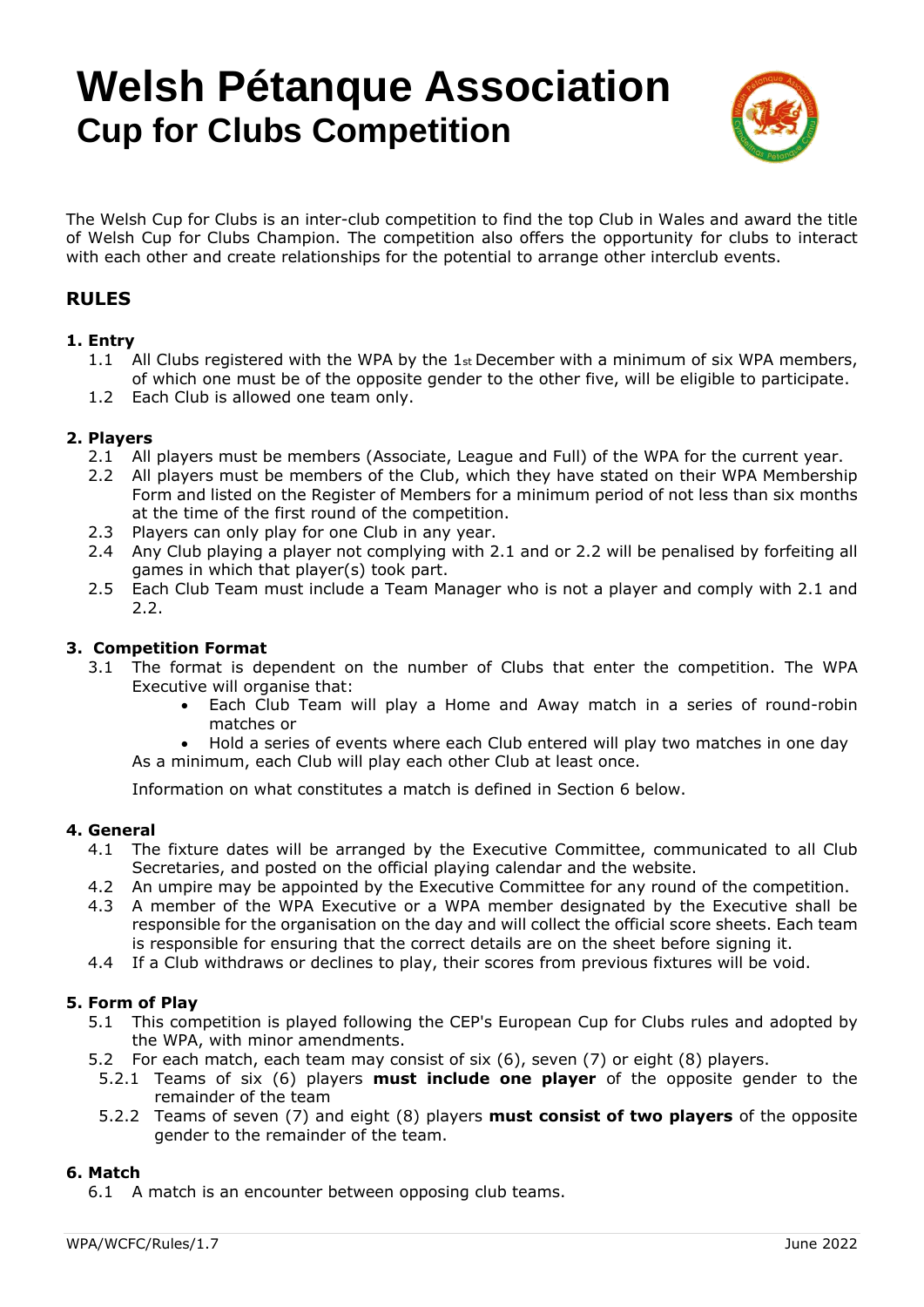# **Welsh Pétanque Association Cup for Clubs Team Competition**



6.2 Each match consists of eleven games played over three (3) rounds played in the following order. Round One (1) Singles: Six (6) individual players versus six (6) individual players where

one game must be between the designated "female". Round Two (2) Doubles: One (1) mixed double versus one (1) mixed double and at the

same time, two (2) open doubles versus two (2) open doubles. Round Three (3) Triples: One (1) mixed triple versus one (1) mixed triple, and at the same time, one (1) open triple versus one (1) open triple.

## **7. Game Points**

- 7.1 For each game won, the Club team is awarded "game" points as follows: Singles: two (2) game points for each win - a total of twelve (12) game points. Doubles: three (3) game points for each win - a total of nine (9) game points Triples: five (5) game points for each win - a total of ten (10) game points. The possible total number of game points available is: 31
- 7.2 The team with the most game points at the end of the three (3) rounds is the winner of the match.
- 7.3 One (1) Match Point will be awarded to the Club team winning the encounter.
- 7.4 The Club teams must play all their games, as their scores may prove critical in a case of equal results. The following formula will be applied to decide the results:
- 7.4.1 The total number of Match Points; if two teams are tied, then:
- 7.4.1.1 The combined results of the Home and Away matches between the two tied teams.
- 7.4.1.2 If more than two teams are tied, then:
	- The game Points difference between the "Game Points for" and "Game Points against" for all teams in the competition.
	- The "Game Points for" for all teams in the competition.
	- The Points Difference for all teams in the competition.
	- The "Points for" for all teams in the competition.

## **8. Scorecards**

- 8.1 All players for the match must have their names recorded on the scorecard. No additional players can be added to a scorecard once the match has commenced.
- 8.2 The Team manager will enter the players' details directly onto the scorecard so that the "designated females" always play against each other.
- 8.3 To safeguard the composition of the teams, the selection of players (Singles, Doubles and Triples) will take place before each round of the match.

## **9. Replacement Player**

- 9.1 Club teams, with seven (7) or eight (8) players recorded on the scorecard, may replace one (1) player in each double and triple game. However, for both the mixed doubles and mixed triples teams, the replacement must not affect the mixed composition of the team.
- 9.2 The replacement can only be made between two ends and must be reported to the opposing team's Manager and recorded on the scorecard.
- 9.3 A player that has completed their game or has been replaced cannot play in any other team during this round.

## **10. Conventions**

- 10.1 Clubs are responsible for their travelling costs.
- 10.2 Players shall wear their club strip.